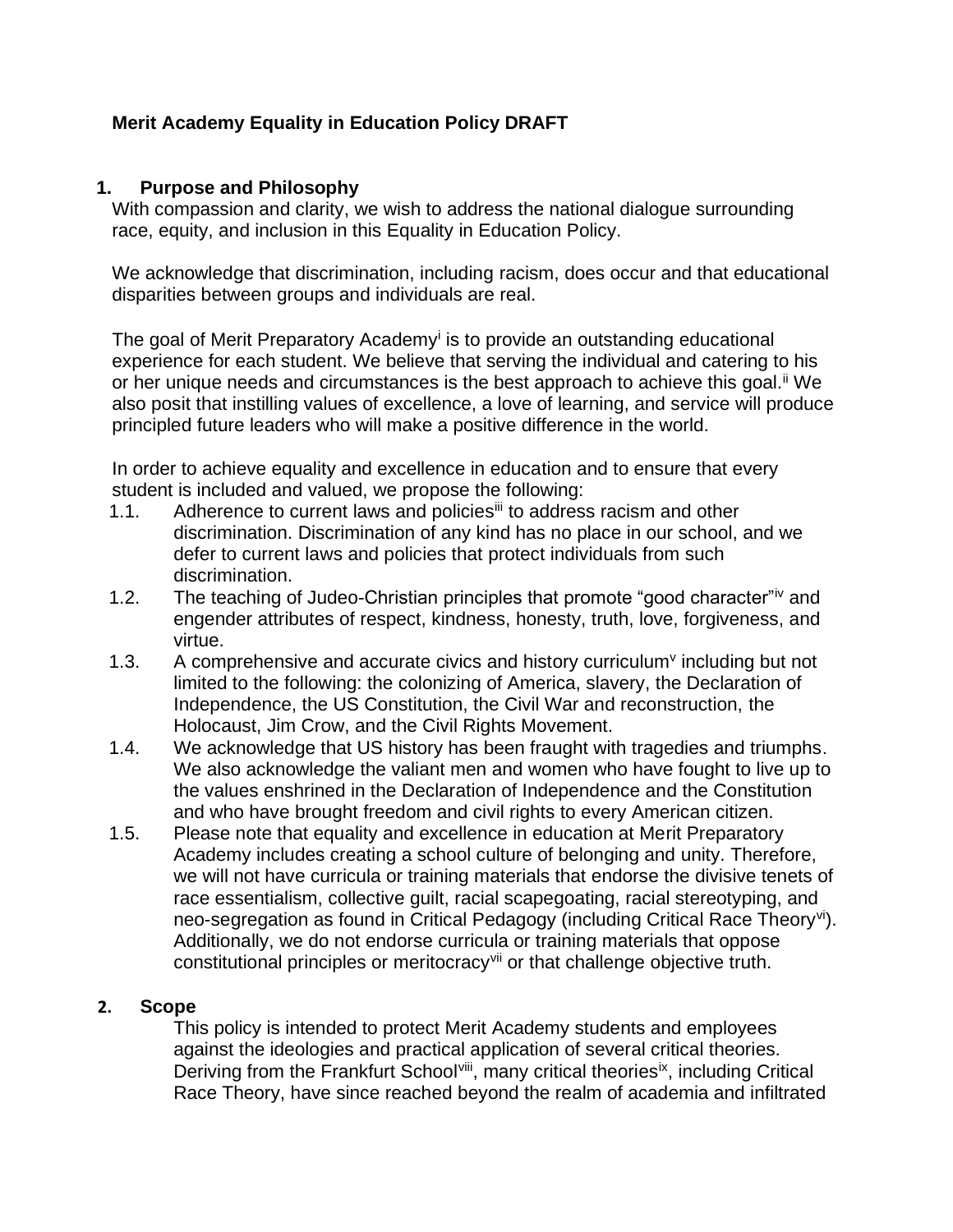government<sup>x</sup>, corporate<sup>xi</sup>, medical<sup>xii</sup>, and educational<sup>xiii</sup> institutions under the guise of Equity, Diversity, and Inclusion trainings and Ethnic Studies curricula (among other titles). Its tenets have also spread across academic disciplines, including English, xiv history, xv math xvi, and science xvii.

- 2.1.1. The scope of this policy is the curriculum and instruction within Merit Academy.
- 2.1.2. Merit Preparatory Academy's likeness, logos, name, and copyrighted materials cannot be used in any way to support or defend the ideologies of CRT.

# **3. Definitions**

- 3.1. **Equality vs. Equity in Critical Social Justice Context:**"[I]n Critical [Social](https://newdiscourses.com/tftw-social-justice/)  [Justice,](https://newdiscourses.com/tftw-social-justice/) the meaning of 'equity' takes pains to distinguish itself from that of ['equality.](https://newdiscourses.com/tftw-equality-equal-opportunity-ideology/)' Where equality means that citizen A and citizen B are treated equally, equity means 'adjusting shares in order to make citizens A and B equal.' In that sense, equity is something like a kind of 'social communism,' if we will—the intentional redistribution of shares, but not necessarily along lines of existing economic disparity but in order to adjust for and correct current and historical injustices, both as exist in reality and as have been drawn out by the various [critical theories](https://newdiscourses.com/tftw-critical-theory/) (specifically, [Theory—](https://newdiscourses.com/tftw-theory/)see also, [critical race Theory,](https://newdiscourses.com/tftw-critical-race-theory/) [queer](https://newdiscourses.com/tftw-queer-theory/)  [Theory,](https://newdiscourses.com/tftw-queer-theory/) gender studies, [fat studies,](https://newdiscourses.com/tftw-fat-studies/) [disability studies,](https://newdiscourses.com/tftw-disability-studies/) and postcolonial Theory)" (James Lindsay, ["Social Justice Usage,](https://newdiscourses.com/tftw-equity/)" New Discourses).
- 3.2. **Racism:** "Belief that race is the primary determinant of human traits and capacities and that racial differences produce an inherent superiority of a particular race. Racial prejudice or discrimination" (Merriam-Webster Dictionary, August 8, 2020).

# 3.3. **Racism in Critical Social Justice Context:**

"The [systemic](https://www.merriam-webster.com/dictionary/systemic#h1) oppression of a racial group to the social, economic, and political advantage of another" (Merriam-Webster Dictionary, July 3, 2021). "When critical social justice theorists talk about 'racism,' they describe it as a matter of a social system being organized in such a way that it creates and perpetuates racial inequalities *regardless of the conscious beliefs, attitudes, or intentions of those who inhabit the system*. Although they also make much of purported *unconscious* biases in the propagation of racism, even in systems, their criterion for diagnosing systemic racism is entirely consequentialist: 'disparate impact' along racial lines is its sole necessary and sufficient condition. For example, in *[White Fragility](https://amzn.to/2Z93tkj)*, Robin DiAngelo asserts that '[b]y definition, racism is a deeply embedded historical system of institutional power (24),' 'a system of unequal institutional power,' (125) 'a network of norms and actions that consistently create advantage for whites and disadvantage for people of color' (27–28), 'a far-reaching system that no longer depends [as per D2] on the good [or bad] intentions of individual actors; it becomes the default of the society and is reproduced automatically,' (21) i.e., without conscious intent. Journalist [Radley Balko's](https://www.washingtonpost.com/graphics/2020/opinions/systemic-racism-police-evidence-criminal-justice-system/?itid=ap_radleybalko&itid=lk_inline_manual_8)  [gloss on 'systemic racism'](https://www.washingtonpost.com/graphics/2020/opinions/systemic-racism-police-evidence-criminal-justice-system/?itid=ap_radleybalko&itid=lk_inline_manual_8) captures the idea perfectly: Of particular concern to some on the right is the term 'systemic racism,' often wrongly interpreted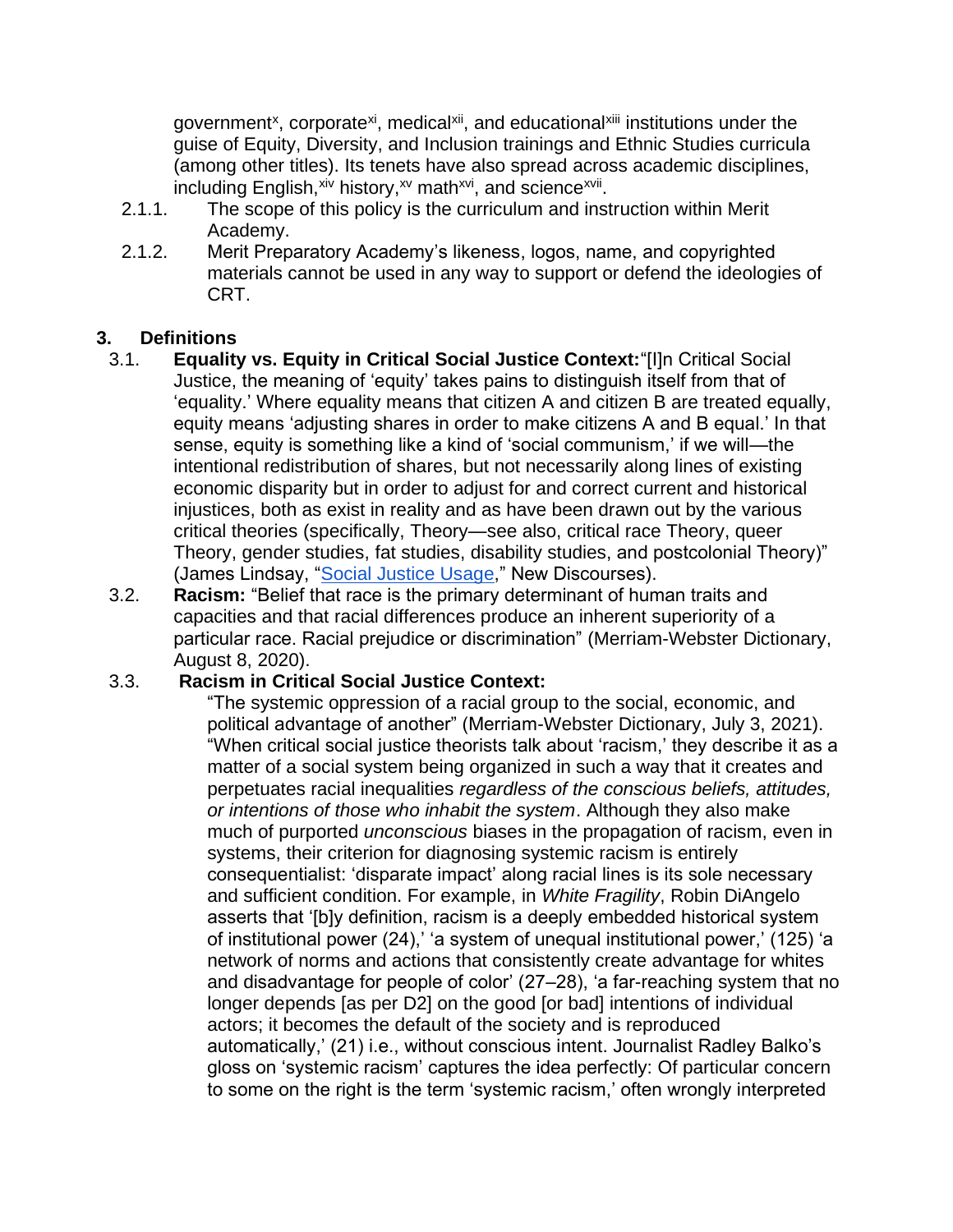as an accusation that everyone in the system is racist. In fact, systemic racism means almost the opposite. It means that we have systems and institutions that produce racially disparate outcomes, regardless of the intentions of the people who work within them" (Aaron Preston, ["Redefining](https://newdiscourses.com/2020/08/redefining-racism-against-activist-lexicography/)  ['Racism': Against Activist Lexicography,](https://newdiscourses.com/2020/08/redefining-racism-against-activist-lexicography/)" New Discourses).

- 3.4. **Meritocracy: "**A social system in which status or position is achieved through ability and effort (merit) not because of money or social position" (*Oxford Reference Dictionary and Cambridge Dictionary*).
- 3.5. **Objective Truth:** Verifiable truth or fact that is independent of individual subjectivity or bias.
- 3.6. **Race Essentialism:** "Essentialist conceptions of race hold that the characteristics of physical appearance referred to by racial terms are indicative of more profound characteristics (whether positively or negatively construed) of personality, inclinations, 'culture,' heritage, cognitive ability, or 'natural talents,' that are taken to be shared by all members of a racially defined group. Proponents of non-essentialist views, on the other hand, believe that essentialism about race grants inappropriate and excessive meaning to features that are 'skin deep'" (Anna Stubblefield, ["Racial Identity and Non-Essentialism](https://www.jstor.org/stable/23557192)  [About Race,](https://www.jstor.org/stable/23557192)" *Social Theory and Practice*, vol. 21, no. 3, 1995, p. 341).
- 3.7. **Collective Guilt:** "Critical race theory claims that individuals categorized as 'White' are inherently responsible for injustice and oppression committed by white populations in the past. This concept is sometimes framed as 'white quilt,' 'white shame,' and 'white complicity,' which are psychological manifestations of collective guilt" (Christopher Rufo, ["Critical Race Theory Briefing Book"](https://christopherrufo.com/crt-briefing-book/))*.*
- 3.8. **Neo-Segregation:** "Critical race theorists endorse a new form of racial segregation—often called 'racial affinity groups' or 'racial caucuses'—with separate meetings, facilities, living quarters, and training programs for whites and racial minorities. The assumption is that whites must 'do the work' to address their 'internalized racial superiority' and racial minorities must be protected from invasive 'whiteness'" (Christopher Rufo, ["Critical Race Theory](https://christopherrufo.com/crt-briefing-book/)  [Briefing Book"](https://christopherrufo.com/crt-briefing-book/)).
- 3.9. **Critical Race Theory**xviii: "Critical Race Theory was developed out of legal scholarship. It provides a critical analysis of race and racism from a legal point of view. Since its inception within legal scholarship CRT has spread to many disciplines. CRT has basic tenets that guide its framework. These tenets are interdisciplinary and can be approached from different branches of learning. CRT recognizes that racism is engrained in the fabric and system of the American society. The individual racist need not exist to note that institutional racism is pervasive in the dominant culture. This is the analytical lens that CRT uses in examining existing power structures. CRT identifies that these power structures are based on white privilege and white supremacy, which perpetuates the marginalization of people of color. CRT also rejects the traditions of liberalism and meritocracy. Legal discourse says that the law is neutral and colorblind, however, CRT challenges this legal 'truth' by examining liberalism and meritocracy as a vehicle for self-interest, power, and privilege. CRT also recognizes that liberalism and meritocracy are often stories heard from those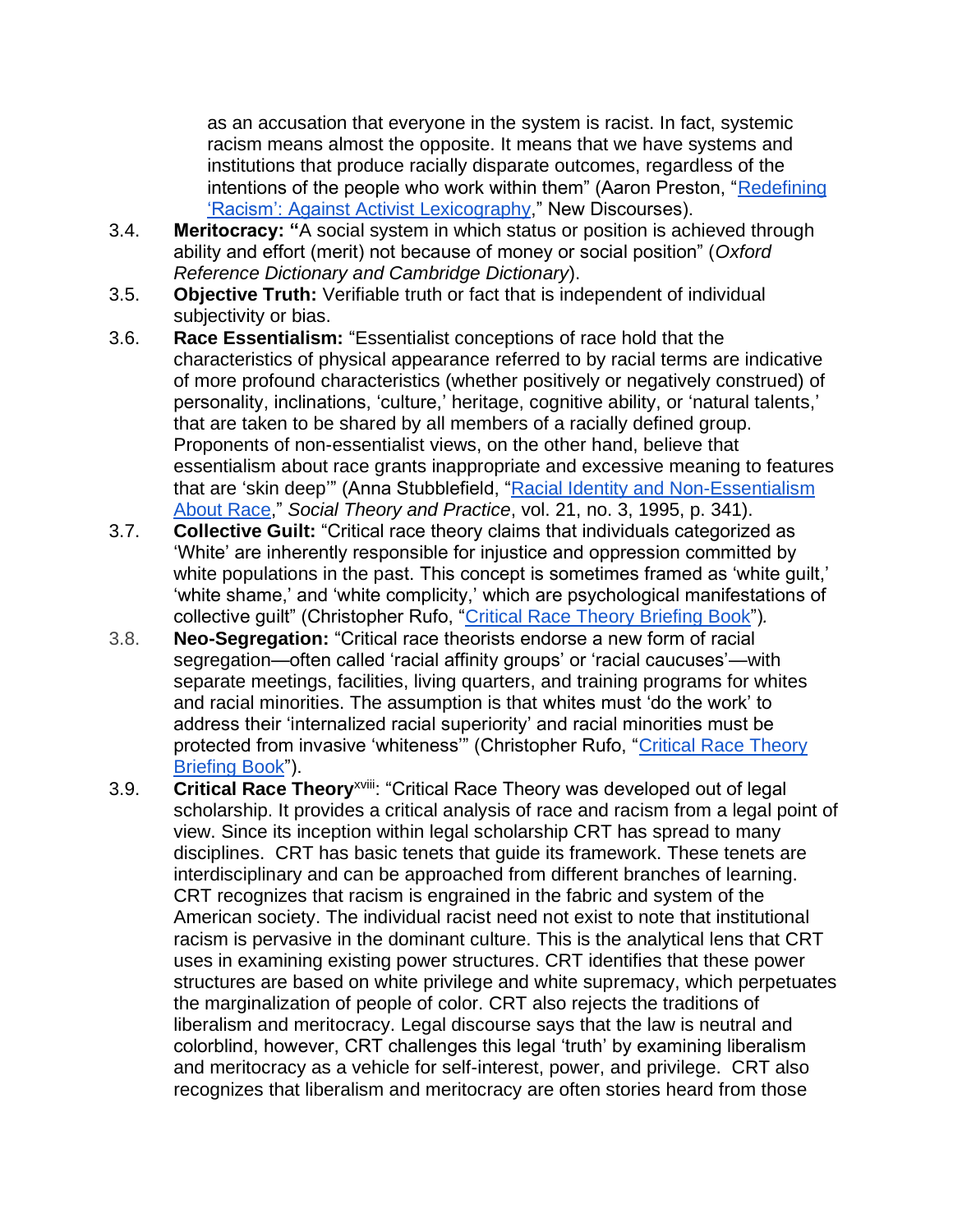with wealth, power, and privilege. These stories paint a false picture of meritocracy; everyone who works hard can attain wealth, power, and privilege while ignoring the systemic inequalities that institutional racism provides" ("What [is Critical Race Theory?,](https://spacrs.wordpress.com/what-is-critical-race-theory)" UCLA School of Public Affairs | Critical Race Studies)

3.10. **The Frankfurt School:** "The Frankfurt School, known more appropriately as Critical Theory, is a philosophical and sociological movement spread across many universities around the world. It was originally located at the Institute for Social Research (*Institut für Sozialforschung*), an attached institute at the Goethe University in Frankfurt, Germany. The Institute was founded in 1923 thanks to a donation by Felix Weil with the aim of developing Marxist studies in Germany. After 1933, the Nazis forced its closure, and the Institute was moved to the United States where it found hospitality at Columbia University in New York City.

"The academic influence of the critical method is far reaching. Some of the key issues and philosophical preoccupations of the School involve the critique of modernity and capitalist society, the definition of social emancipation, as well as the detection of the pathologies of society. Critical Theory provides a specific interpretation of Marxist philosophy with regards to some of its central economic and political notions like commodification, reification, fetishization and critique of mass culture" (["The Frankfurt School and Critical Theory,](https://iep.utm.edu/frankfur/)" The Internet Encyclopedia of Philosophy, A Peer Reviewed Resource).

- 3.11. **Equity, Diversity, and Inclusion Training:** Training taking place across the professional spectrum<sup>xix</sup> with the objective to educate, activate, and mobilize individuals to eradicate systemic racism and dismantle systems of oppression. These trainings apply the ideological tools of Critical Theory and intersectionality and use racial identities of Black and White to fit the Neo Marxist oppressed/oppressor binary to explain the irredeemable damage racism has created in America.<sup>xx</sup>
- 3.12. **Ethnic Studies Curricula:** Activist social studies curricula that critique history and culture through the lens and application of Critical Theory ideologies such as Postcolonial Theory, Queer Theory, and Critical Race Theory.
- 3.13. **Constitutional Principles:** Principles enshrined in the US Constitution and the Bill of Rights that guide the governance of a free nation and protect the individual rights and freedoms of its people.
- 3.14. **Postmodernism:** "[A] late 20th-century movement characterized by broad [skepticism,](https://www.britannica.com/topic/skepticism) subjectivism, or relativism; a general suspicion of [reason;](https://www.britannica.com/topic/reason) and an [acute](https://www.merriam-webster.com/dictionary/acute) sensitivity to the role of [ideology](https://www.britannica.com/topic/ideology-society) in asserting and maintaining political and economic power" (["Postmodernism,](https://www.britannica.com/topic/postmodernism-philosophy)" Encyclopedia Britannica). The belief system of Postmodernism challenges the principles of objective reality, reason, logic, and the scientific method as characterized by the Enlightenment.

# 3.15. **Neo-Marxism**:

**"**Neo-Marxism is a loose term for various twentieth-century approaches that amend or extend Marxism and Marxist theory, usually by incorporating elements from other intellectual traditions, such as: critical theory, psychoanalysis or Existentialism. As with many uses of the prefix neo-, many theorists and groups designated as neo-Marxist have attempted to supplement the perceived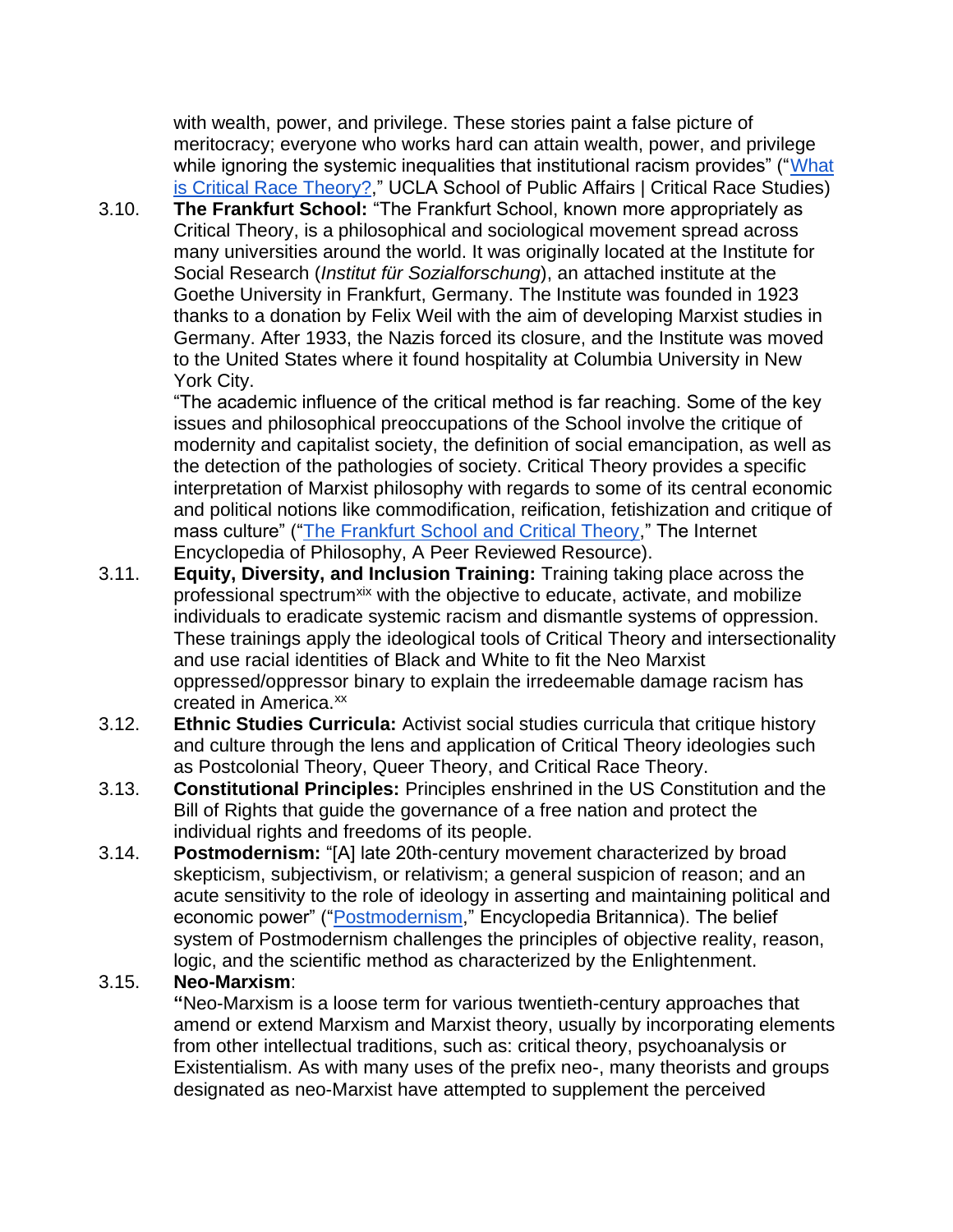deficiencies of orthodox Marxism or dialectical materialism. Many prominent neo-Marxists, such as Herbert Marcuse and other members of the Frankfurt School, were sociologists and psychologists. Neo-Marxism comes under the broader framework of the New Left. In a sociological sense, neo-Marxism adds Max Weber's broader understanding of social inequality, such as status and power, to Marxist philosophy. Strains of neo-Marxism include critical theory, analytical Marxism and French structural Marxism. The concept arose as a way to explain questions which were not explained in Karl Marx's works. There are many different 'branches' of Neo-Marxism often not in agreement with each other and their theories" (["What does neo-marxism mean?,](https://www.definitions.net/definition/neo-marxism)" Definitions.net).

- 3.16. **The 1619 Project:** A New York Times journalism project primarily developed by investigative journalist Nikole Hannah-Jones. In the words of the New York Times Magazine editor‐in‐chief, "The goal of The 1619 Project is to reframe American History by considering what it would mean to regard 1619 as our nation's birth year. Doing so requires us to place the consequences of slavery and the contributions of black Americans at the very center of the story we tell ourselves about who we are as a country" (Jake Silverstein, "Why We Published [The 1619 Project,](https://www.nytimes.com/interactive/2019/12/20/magazine/1619-intro.html)" The New York Times Magazine).
- 3.17. **1776 Unites:** "The 1776 Unites curriculum offers authentic, inspiring stories from American history that show what is best in our national character and what our freedom makes possible even in the most difficult circumstances. 1776 Unites maintains a special focus on stories that celebrate black excellence, reject victimhood culture, and showcase African-Americans who have prospered by embracing America's founding ideals'' [\(1776 Unites educates\)](https://1776unites.com/our-work/curriculum/)
- 3.18. **Race Scapegoating:** Assigning unwarranted responsibility or blame to an individual or group based on race.
- 3.19. **Race Stereotyping:** Assigning specific traits, values, morals, conduct, beliefs, or ideology to a group or individual based on race (See also) "Parents Involved in Community Schools v. Seattle School. Dist. No. 1, 551 U.S. 701; Edmonson v. Leesville Concrete Co., 500 U.S. 614 "Quote illustrating Stereotyping"
- 3.20. **Retaliation:** Retaliation occurs when one person, or a person acting on behalf of another, takes adverse action against a protected person (i.e., a student, faculty, staff, administration, parents) inside or outside of the school because the individual reported or contributed to protected activity such as filing a complaint against someone in violation of this policy.
- 3.20.1. Some examples of retaliation may be, but are not limited to, termination of employment, reducing a student's grade, reprimands, threats, additional work or assignments, changes in work or educational environments meant to punish or create difficulty, or exclusion from activities or opportunities.
- 3.21. **Praxis:** An action or practice such as the following: an exercise or practice of an art, science, or skill; a customary practice or conduct; a practical application of a theory. [Praxis | Definition of Praxis by Merriam-Webster](https://www.merriam-webster.com/dictionary/praxis)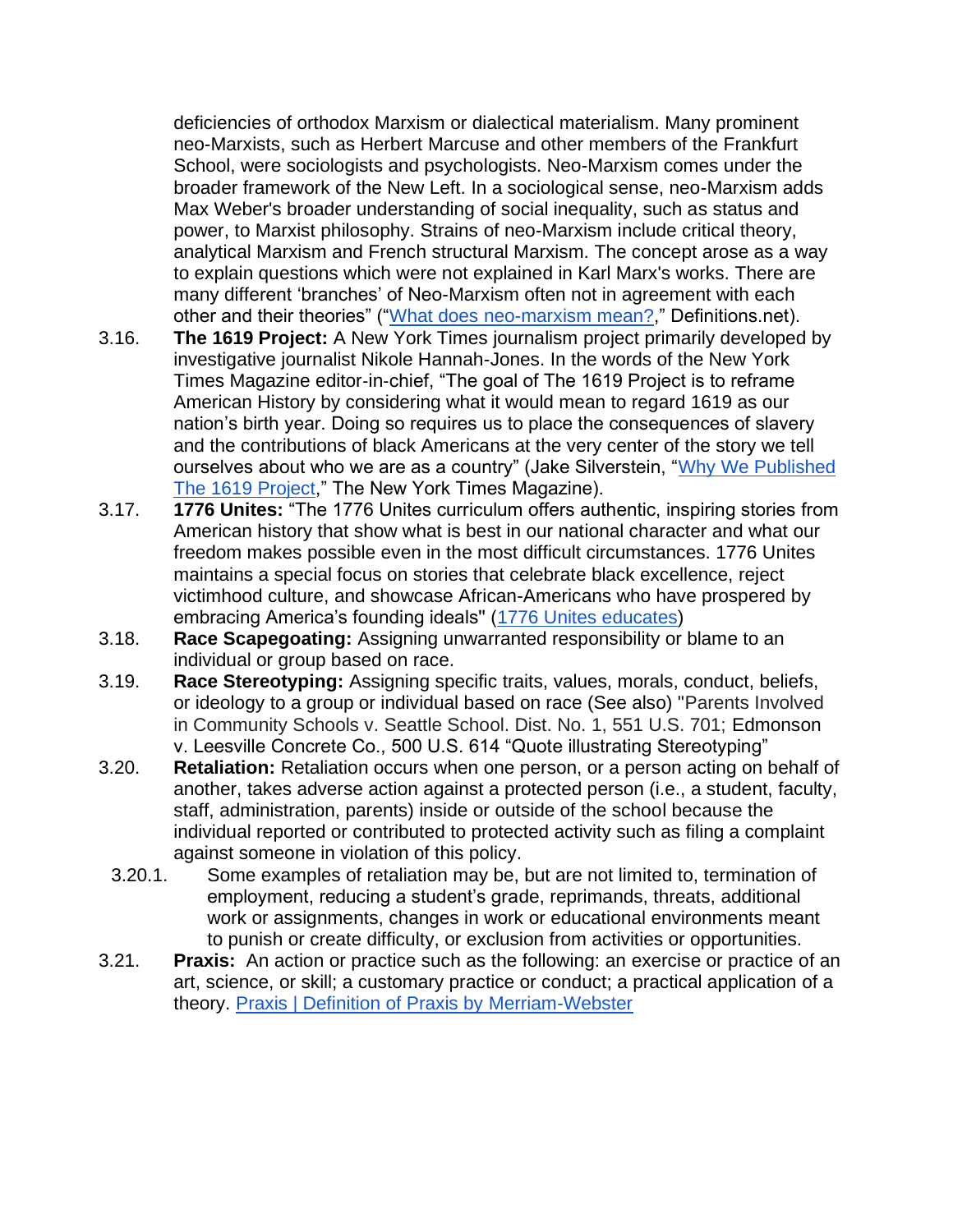# **4. Policy**

Merit Preparatory Academy is committed to providing a working and learning environment free from harassment, discrimination, and retaliation. The board values diversity among its students and employees. Accordingly, no otherwise qualified person shall be excluded from participation in any activity or denied the benefits of, or otherwise be subjected to unlawful discrimination in, any school program based on race, color, or national origin (Title VI of the Civil Rights Act of 1964), sex (Title IX of the Education Amendments of 1972), disability (Section 504 of the Rehabilitation Act of 1973 and Title II of the Americans with Disabilities Act), age (Age Discrimination Act of 1975), gender, gender identity, genetic information, sexual orientation, pregnancy, or veteran status. These protections apply to students, employees, and other members of the public in the school's programs, services, policies, complaint processes, and program accessibility, including access to school facilities for Merit students.

- 4.1. No student or employee should be compelled to personally affirm, adopt, or adhere to any of the following tenets:
	- 4.1.1. That any person based upon their race, ethnicity, culture, religion, color, national origin, or sex is inherently superior or inferior or that any person based up these qualifications is either an oppressor or oppressed.
	- 4.1.2. That any person based upon their race, ethnicity, culture, religion, color, national origin, or sex is responsible for past actions committed by other members of the same race, ethnicity, culture, religion, color, national origin, or sex.
	- 4.1.3. That any person affiliated with Merit Academy in any way whatsoever should be classified or discriminated against or made distinct in any way based on race or color.
- 4.2. This policy does not prohibit any required collection of information or required demographic reporting.
- 4.3. We reject any funding that comes as a result of the Department of Education's "Proposed Priority 1: American History and Civics Education: Project,"xxi which promotes the 1619 Project<sup>xxii</sup> and the racist teachings of Ibram X. Kendi.<sup>xxiii</sup>
- 4.4. We reject the factual errors that make up the 1619 Project<sup>xxiv</sup> and any educational resource that promotes race scapegoating, race stereotyping, race essentialism, and collective guilt.
- 4.5. We embrace *1776 Unites* as a foundation for curricula across the humanities.
- 4.5.1. We also embrace and encourage curricula based on any of the following:
	- 4.5.1.1. Teaching American History, the Ashbrook Center<sup>xxv</sup>
	- 4.5.1.2. Curricula, the Bill of Rights Institute<sup>xxvi</sup>
	- 4.5.1.3. Izzit.org, Free to Choose Network<sup>xxvii</sup>
	- 4.5.1.4. Moral Courage ED<sup>xxviii</sup>
	- 4.5.1.5. Theory of Enchantment<sup>xxix</sup>
	- 4.5.1.6. K-12 Free Speech Curriculum, Foundation for Individual Rights in Education<sup>xxx</sup>
- 4.6. We reject the anti-constitutional, postmodern, and neo-Marxist ideologies that inform Critical Race Theory<sup>xxxi</sup> or any derivative thereof.
	- 4.6.1. However, we believe it is important that our teachers and students be educated about the history, principles, and praxis of Critical Race Theory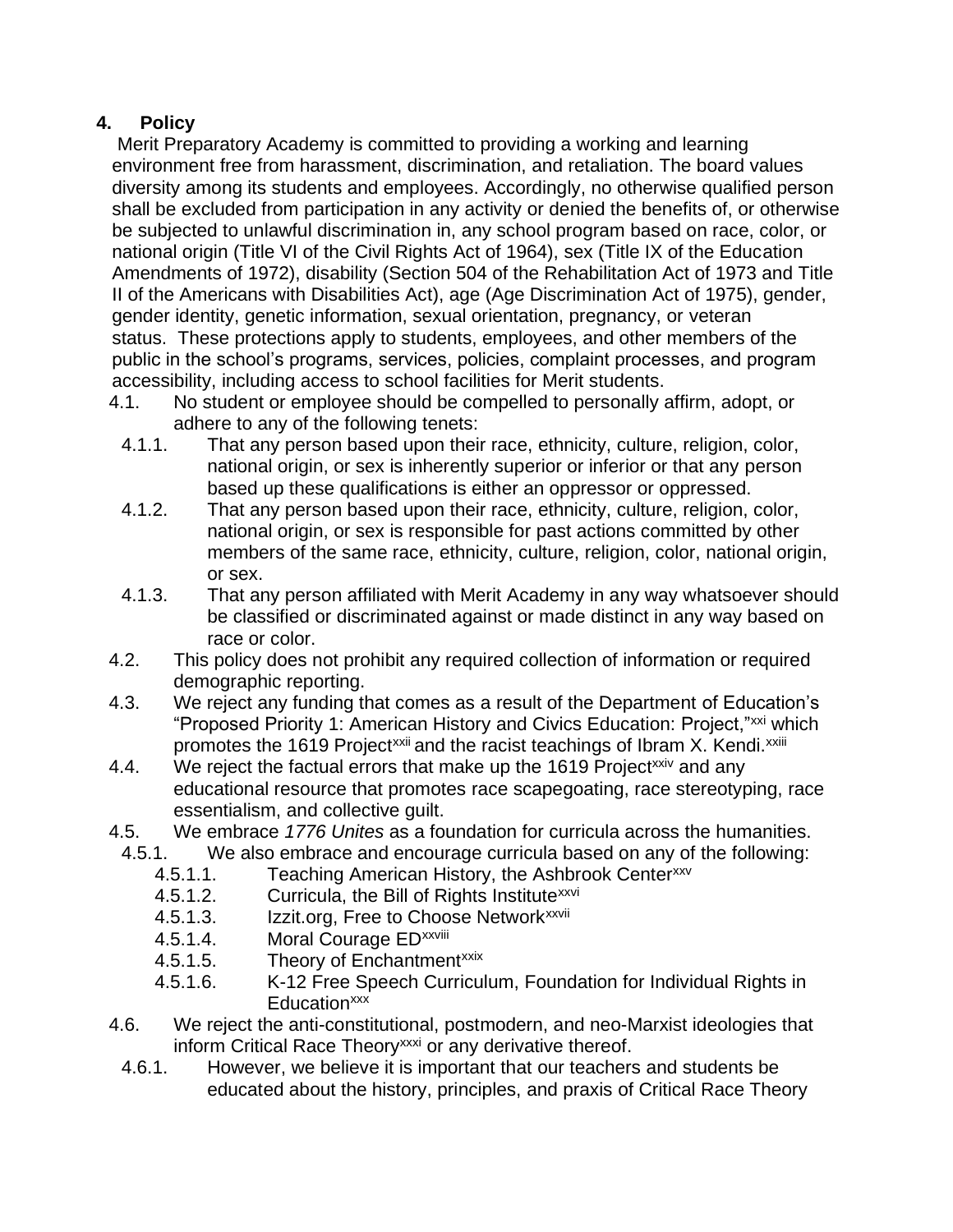and related ideologies and the short- and long-term effects of their application. While teaching about an ideology or presenting a worldview (e.g. Marxism, Communism, Naziism) is acceptable, endorsing and applying the principles of anti-constitutional ideologies or worldviews is unacceptable.

- 4.6.2. This is the distinction we wish to make: that Critical Race Theory should not be the lens through which any curriculum is taught or approached.
- 4.7. Books that promote, encourage, teach, or otherwise endorse Critical Race Theory or any of its derivatives may not be introduced or used as any component of any course of study, lesson plan, or presentation in order to promote, encourage, teach, or otherwise endorse Critical Race Theory.
- 4.8. In an effort to ensure transparency, a parent of any Merit Preparatory Academy student has the right to review learning materials and activities in advance and, if finding the assignment harmful, may request an alternative assignment.
	- 4.8.1. Parents have the right to request and receive assigned book lists, syllabi, and materials being used in any of their student's classes.
- 4.9. Board members should exemplify and live by the principles as outlined in this policy and keep abreast of new information concerning race, equity, and inclusion and related topics.
	- 4.9.1.1. One board member, as nominated and voted by the Board, will sit as president of the Equality in Education Committee.
	- 4.9.1.2. The Board member, acting as president of the Equality in Education Committee will report to the Board monthly on progress, training, and other relevant matters.

# **5. Reporting**

5.1. With the intent to provide a positive learning and work environment at Merit Academy, we strongly recommend that any complaint be seriously considered and every effort made to resolve the concern before pursuing an investigation. However, the Equality in Education Committee should investigate any incident that infringes upon any individual's civil rights, discriminates against them in any way, or requires or compels a person to affirm, adopt, or adhere to any tenet of Critical Race Theory. The Committee should also investigate if someone believes this theory is being taught in any course.

# 5.2. **Reporting Procedure**

- 5.2.1. Anyone pursuing a complaint is encouraged to document the occurrence, including the date, time, place, what occurred, who was present, and any other relevant information.
- 5.2.2. Complainants are encouraged to follow the steps as outlined in the MPA Conflict Resolution Policy.
	- 5.2.2.1. If, for any reason, the complainant is uncomfortable following the outlined steps, they may go directly to the Board of Trustees as outlined in step 4 of the MPA Conflict Resolution Policy.
- 5.3. Confidentiality will be maintained to the extent required by law and reasonably possible while investigating the complaint and taking required action.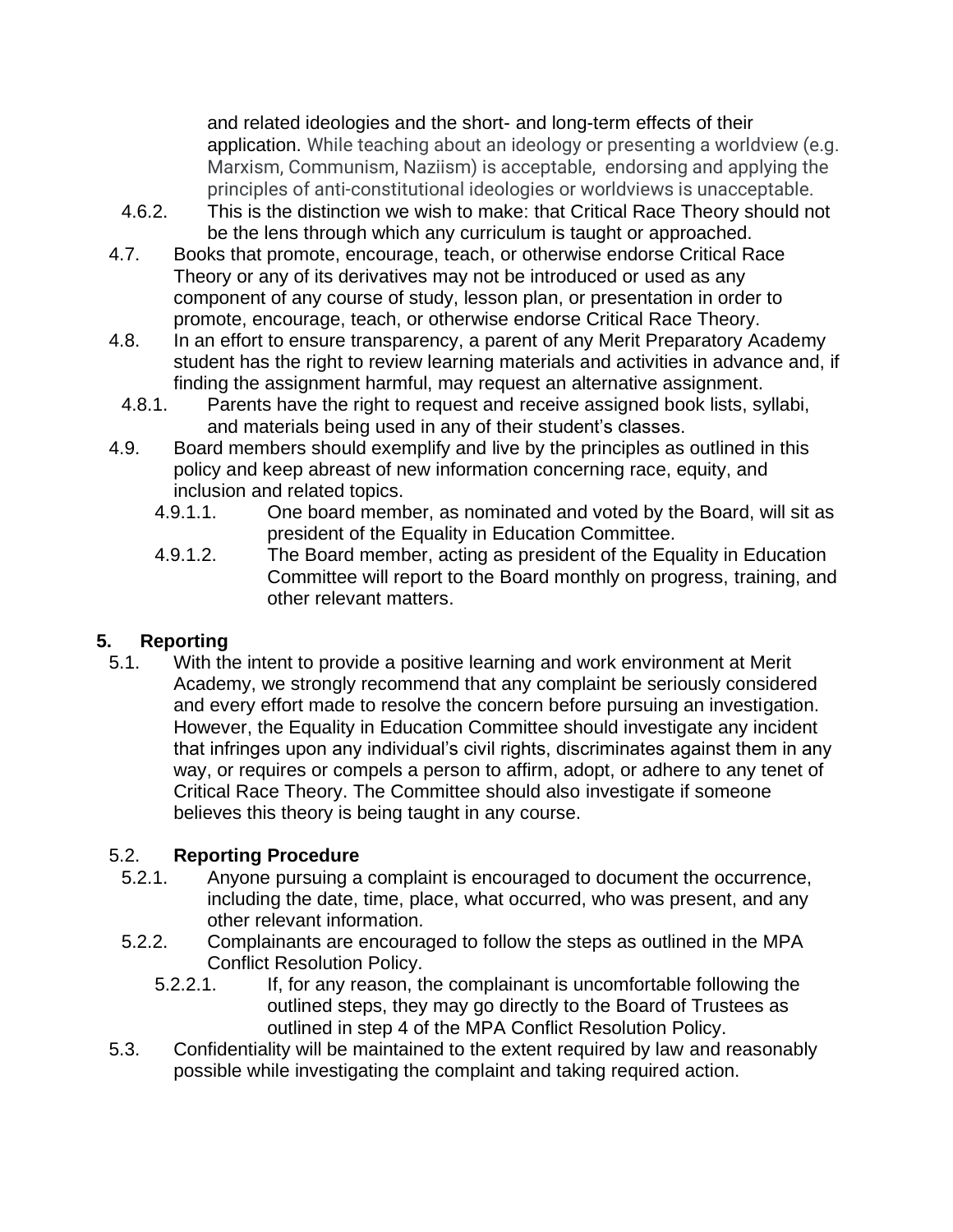- 5.4. These procedures should not discourage or limit any complainant from seeking alternative forms of redress.<sup>xxxii</sup>
- 5.5. The Board of Trustees has the authority to investigate and determine if and when there have been violations of this policy and then make recommendations for resolution in accordance with the relevant Merit Academy policies and applicable laws.

# **6. Employee Responsibility to Report**

All employees of Merit Academy are required to report any observance or awareness of racism, discrimination, harassment, or retaliation in regard to civil rights, discrimination, or any violation whatsoever of this policy, immediately, as described in the MPA Conflict Resolution Policy.

# **7. Retaliation**

7.1. Merit Academy prohibits and will not tolerate retaliation, in any form, against any student, parent, faculty, staff, administrator, witness, or complainant who has brought forth a claim of discrimination or of the promotion or teaching of principles of Critical Race Theory, participated in any part of an investigation, or who in good faith opposed or reported a practice he or she believed to be in violation of this policy.

### **8. False Complaints**

8.1. Complaints that are issued and are found to be false, frivolous, or malicious shall result in immediate corrective or disciplinary action that may result in dismissal from Merit Academy, whether these complaints come from a student or employee.

# **9. Training**

- 9.1. Due to the ubiquitous and divisive influence of CRT, Merit Academy should be continuously and proactively creating and adopting alternative training materials and curricula to address equality, diversity, and inclusion.
- 9.2. All training will be done under the supervision of the Equality in Education Committee.
- 9.3. All administration, faculty, and staff and any and all other employees will be required to complete an annual training as provided by the Equality in Education Committee.
- 9.4. Employee training should be required and provided to each new employee within 15 days of their employment and completed within 21 days.
- 9.4.1. The goal of each employee training will be the following:
	- 9.4.1.1. To define Critical Race Theory and its derivatives.
	- 9.4.1.2. To identify and define programs, belief systems, and propaganda that promote philosophies such as equity, ethnic studies, postmodernism, critical theories, neo-Marxism, postcolonial theory, Social Justice, Transformative SEL and instruct on how to root them out of our curriculum and school if and when present. (These belief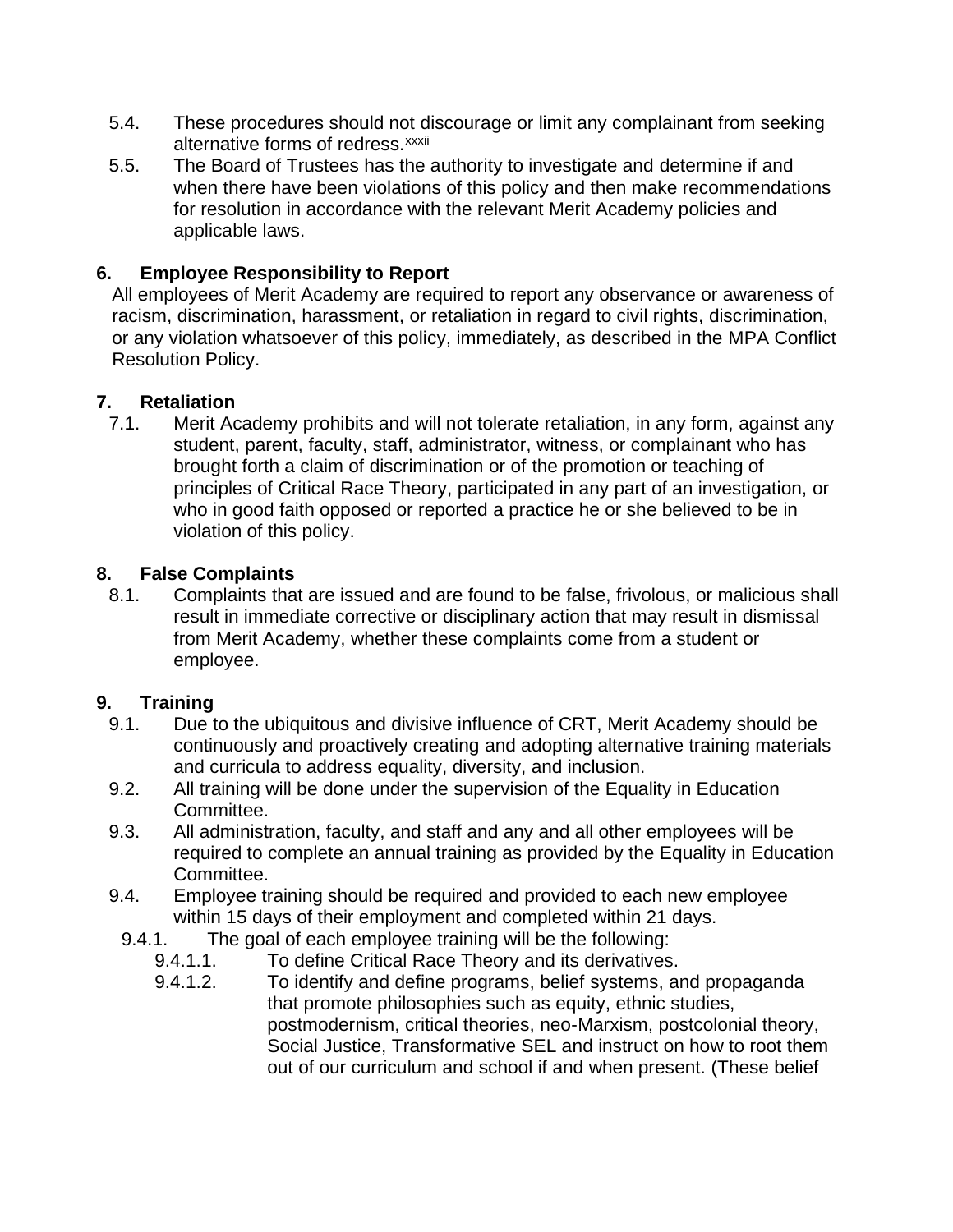systems are the antithesis of the classical liberal principles upon which America was founded.)

- 9.4.1.3. To identify, define, and discuss practical methods to implement programs, practices, and strategies that encourage the teaching of Judeo-Christian principles that promote "good character"xxxiii and engender attributes of respect, kindness, honesty, truth, love, forgiveness, and virtue.
- 9.4.1.4. To identify, define and discuss practical tools, curricula, and resources that will help promote objective truth, ethics, logic, meritocracy, and constitutional principles and their implementation.
- 9.4.1.5. To share insights and expertise from experts and those involved in fighting CRT at a local, state, and national level.
- 9.4.2. The Equality in Education Committee should provide face-to-face training to parents at least twice a year. Those trainings should be made available, when possible, online through the Merit Academy website. The purpose of parent trainings are the following:
	- 9.4.2.1.1. To gain an understanding of Critical Race Theory and an ability to identify it and its tactics, regardless of the name by which it is promoted (e.g., Transformative SEL, Critical Social Justice, Equity).
	- 9.4.2.2. The Equality in Education Committee will also be responsible to provide four student trainings throughout the year. These trainings should take place as school-wide assemblies when possible, or through small group trainings if necessary.
	- 9.4.2.2.1. The four assemblies should be chosen from one or more of the following themes:
		- 9.4.2.2.1.1. *Critical Theories*: What are they? How can they be identified, and how can we defend against them?
	- 9.4.2.2.1.2. T*he United States Constitution and Heritage* with a focus on inspiring stories from our nation's history that promote character, excellence, and freedom, reject victimhood culture, and teach authentic stories of diversity and its background in the United States. This topic can also include a focus on the United States Constitution, civil rights, patriotism, and the need to preserve our history.
	- 9.4.2.2.1.3. *Slavery and Racism in the Past and Present*: Developing an authentic and objective perspective of slavery and racism, giving students context of the history and present-day circumstances in the United States and throughout the world, and bringing awareness to current events surrounding modern-day slavery such as human trafficking, forced labor, bonded labor, child slavery, and domestic slavery and what students can do to protect themselves.
	- 9.4.2.2.1.4. *Moral Courage:* The goal of this topic is threefold: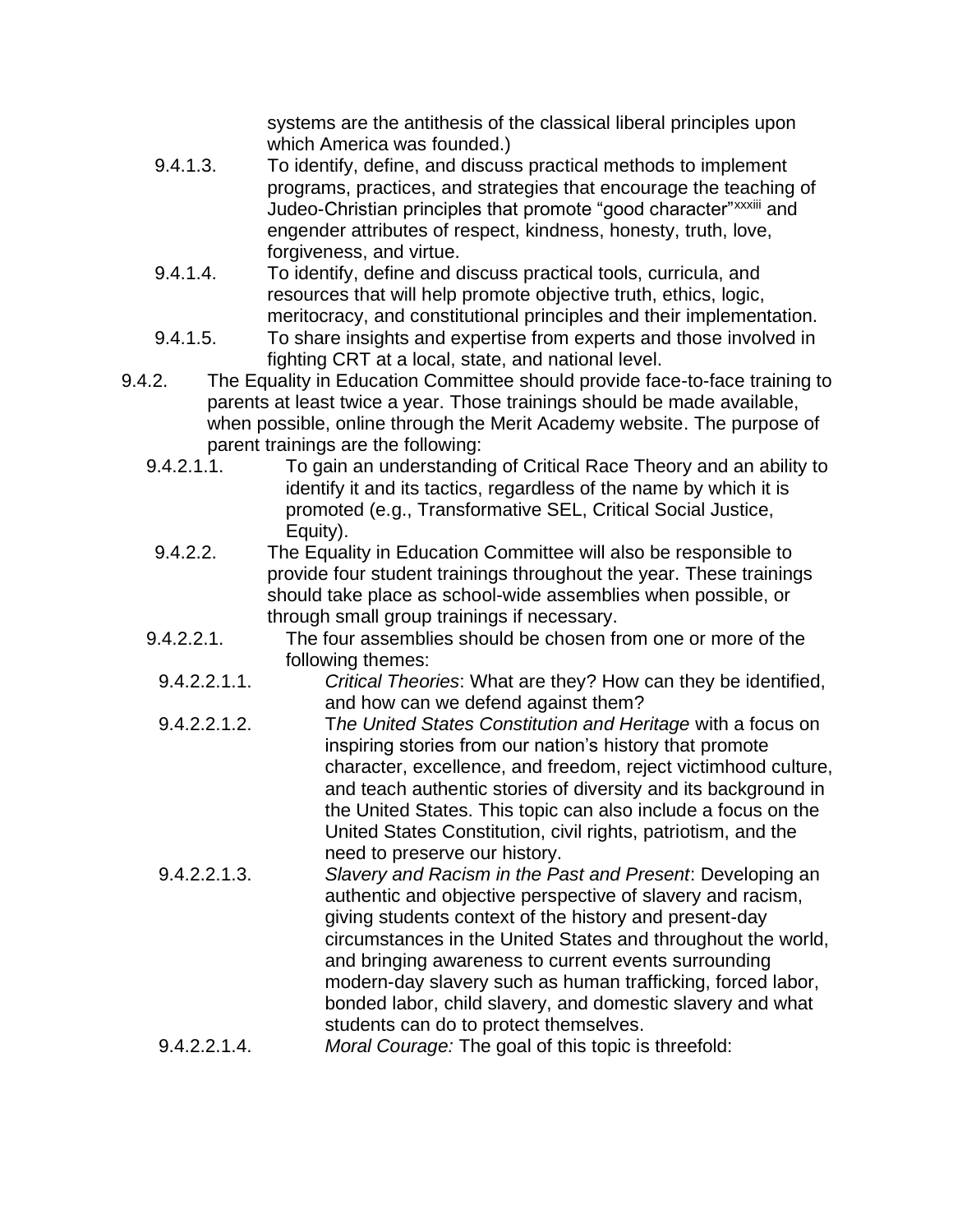| 9.4.2.2.1.4.1. | To teach our students how to be understood and how to<br>understand. To recognize our shared humanity and how |
|----------------|---------------------------------------------------------------------------------------------------------------|
|                | to have productive conversations and debates.                                                                 |
| 9.4.2.2.1.4.2. | To teach students how to hold space for those who are                                                         |
|                | different from us and to respect and honor them even                                                          |
|                | when we disagree or have nothing in common.                                                                   |
| 9.4.2.2.1.4.3. | To discuss genuine and authentic inclusion and methods                                                        |
|                | through which we can unify our school and community.                                                          |

### **10. Dissemination of Policy**

- 10.1. Within forty-eight hours of the approval of this policy entitled "Equality in Education," all employees, students, parents, and Board of Trustees members should be notified, via email, of the contents of the policy, including a plainlanguage summary and a link to the policy as found on the Merit Academy website.
- 10.2. The policy must be made available on the Merit Academy website.
- 10.3. The policy must be included in any applicable employee and/or student handbooks.
- 10.4. The school will provide a copy of this policy to new faculty and staff as part of their orientation process.

Ill"Bullying, Cyberbullying, Harassment and Hazing Policy", Merit Academy Policy Statement. [Policies](https://meritprepacademy.org/policies/)

"Utah Anti-Discrimination Act" 34A-5-101 Title, Utah State Legislature [Chapter 5 Utah Antidiscrimination Act](https://le.utah.gov/xcode/Title34A/Chapter5/C34A-5_1800010118000101.pdf)

"HR5331 Fairness for All Act" Utah Congress, Latest Action January 30, 2020

Text - HR5331 - [116th Congress \(2019-2020\): Fairness for All Act | Congress.gov | Library of Congress](https://www.congress.gov/bill/116th-congress/house-bill/5331/text?r=1&s=1)

Civil Rights Act 1964, July 2, 1964 PUBLIC LAW 88-352-JULY 2, 1964, 241 Public Law 88-352 Be it enacted by the Senate and House of Representatives of the [United State](https://www.govinfo.gov/content/pkg/STATUTE-78/pdf/STATUTE-78-Pg241.pdf)s

1st Amendment, US Constitution,

US Constitution - [First Amendment | Resources | Constitution Annotated | Congress.gov | Library of Congress](https://constitution.congress.gov/constitution/amendment-1/) 14th Amendment, US Constitution,

US Constitution - [Fourteenth Amendment | Resources | Constitution Annotated | Congress.gov | Library of Congress](https://constitution.congress.gov/constitution/amendment-14/)

iv<sub>"</sub>Civic and Character Education" Utah Code Section 53G-10-204 Utah State Legislature [Utah Code Section 53G-10-204](https://le.utah.gov/xcode/Title53G/Chapter10/53G-10-S204.html)

v *"1776 Unites"* History Curriculum [Curriculum | 1776 Unites](https://1776unites.com/our-work/curriculum/) Teaching American History [Teaching American History: Home](https://teachingamericanhistory.org/) **Bill of Rights Institute** [Educator Hub](https://billofrightsinstitute.org/educators)

vi [What is Critical Race Theory? • Critical Race Training in Education](https://criticalrace.org/what-is-critical-race-theory/)

<sup>&</sup>lt;sup>i.</sup><br>"Our Vision" Merit Preparatory Academy Mission Statement <https://meritprepacademy.org/about/>

<sup>&</sup>lt;sup>ii</sup>Public Education System Policy, Part 3: Goals and Methods of the Public Education System. 53E-2-302. Characteristics of public education system. [Utah Code Section 53E-2-302](https://le.utah.gov/xcode/Title53E/Chapter2/53E-2-S302.html)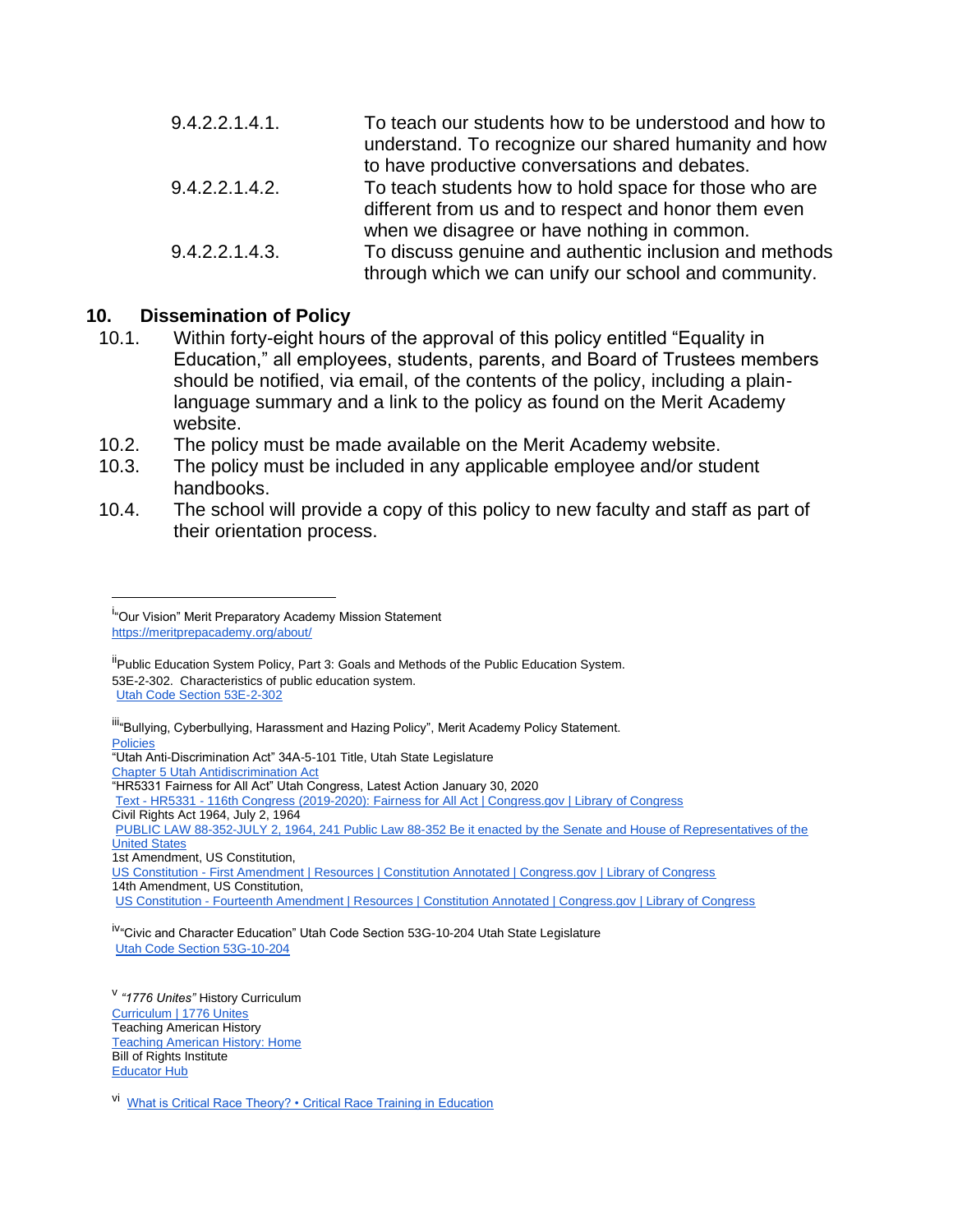\*Below is an example of CRT based training. This training took place in April 2021 for Utah Charter schools Diversity, Inclusion, Equity Training for Charter Schools in Utah, (Covert White Supremacy) Meritocracy Myth (see slide 54-55) [https://drive.google.com/file/d/1gn8dzpKer55wOA\\_WKjvzpwziZisQObFo/view](https://drive.google.com/file/d/1gn8dzpKer55wOA_WKjvzpwziZisQObFo/view)

vii<sub>\*</sub>Please note that the following article demonstrates how the CRT ideology rejects meritocracy as a tool of "whitesupremacy" to subordinate people of color. In contrast, our view is that meritocracy is equality of opportunity and "a vehicle for social mobility [which] encourages people to do their best to achieve the ultimate goals of society." Kim, C. H., Choi, Y. B. (2017), How Meritocracy is Defined Today?: Contemporary Aspects of Meritocracy, Economics and Sociology, Vol. 10, No. 1, pp. 112-121. D Melinda D. Anderson, 'Why the Myth of Meritocracy Hurts Kids of Color." The Atlantic, July 27, 2017 [Study: Poor Kids Who Believe in Meritocracy Suffer](https://www.theatlantic.com/education/archive/2017/07/internalizing-the-myth-of-meritocracy/535035/)

<sup>viii</sup> Claudio Coradetti, "The Frankfurt School and Critical Theory" Internet Encyclopedia of Philosophy: A Peer-Reviewed Academic **Resource** 

[https://iep.utm.edu/frankfur](https://iep.utm.edu/frankfur/)

ix See definitions

<sup>x</sup>Christopher Rufo, "Cult Programming in Seattle: The city is training white municipal employees to overcome their "internalized racial superiority."" 9 July 2020 [Previous Post Cult Programming in Seattle](https://christopherrufo.com/cult-programming-in-seattle/)

<sup>xi</sup> Christopher Rufo; "The Woke Industrial Complex: Lockheed, the nation's largest defense contractor, sends key executives on a mission to deconstruct their "white male privilege."" May 26, 2021 [The Woke-Industrial Complex](https://christopherrufo.com/the-woke-industrial-complex/)

<sup>xii</sup> "New AMA policies recognize race as a social, not biological, construct" AMA Policy, November 16, 2020 New AMA policies [recognize race as a social, not biological, construct](https://www.ama-assn.org/press-center/press-releases/new-ama-policies-recognize-race-social-not-biological-construct)

xiii Christopher Rufo, "Critical Race Theory in Education, My eleven-part investigative series on political indoctrination in American school. "April 27, 2021 [Critical Race Theory in Education –](https://christopherrufo.com/critical-race-theory-in-education/) Christopher Rufo

xiv "English Teacher Dana Stangel-Plowe Speaks Out About Dwight-Englewood School." Foundation Against Intolerance and Racism, June 8, 2021 [Dwight-Englewood Whistleblower –](https://www.fairforall.org/profiles-in-courage/dwight-englewood-whistleblower/) FAIR

xv Jason L. Riley, "Correcting 1619's Falsehoods About the American Founding." Wall Street Journal, May 25, 2021 [Opinion | Correcting 1619's Falsehoods About the American Founding](https://www.wsj.com/articles/correcting-1619s-falsehoods-about-the-american-founding-11621981288)

xvi "A Pathway to Equitable Math Instruction." Resources and Guidance to Support Black, LatinX, and Multilingual Students." Math Equity Tool Kit

Homepage - [Math Equity Toolkit](https://equitablemath.org/)

James Varney, "Is mathematics racist? California could blaze pathway with woke math." Washington Post, June 6, 2021 [Is mathematics racist? California could blaze pathway with woke math](https://www.washingtontimes.com/news/2021/jun/6/is-mathematics-racist-california-could-blaze-pathw/)

Paul Bond, "Math Suffers from White Supremacy, According to a Bill Gates-Funded Course." Newsweek, 23 February 2021 [Math Suffers from White Supremacy, according to a Bill Gates-Funded Course](https://www.newsweek.com/math-suffers-white-supremacy-according-bill-gates-funded-course-1571511)

xvii James Lindsay, "Social Justice Usage." A Commentary, New Discourses [Science](https://newdiscourses.com/tftw-science/)

xviii "Critical Race Theory," Encyclopedia Britannica, Last Updated: Jun 16, 2021 [critical race theory | Definition, Principles, & Facts](https://www.britannica.com/topic/critical-race-theory) Richard Delgado and Jean Stefancic, Critical *Race Theory: An Introduction*, NYU Press, 2006, pp1-2 [from Critical Race Theory: An Introduction Chapter 1 Introduction](https://jordaninstituteforfamilies.org/wp-content/uploads/2020/04/Delgado_and_Stefancic_on_Critical_Race_Theory.pdf)

xix These trainings have taken place and are taking place across America in corporations, government agencies, educational institutions and the military.

xx Christopher Rufo," White Fragility Comes to Washington." City Journal, July 18, 2020 ["White Fragility" Comes to Washington;](https://www.city-journal.org/white-fragility-comes-to-washington) Christopher Rufo, "Radicals in the Classroom," 5 January, 2021 [Previous Post Radicals in the Classroom;](https://christopherrufo.com/radicals-in-the-classroom/)  Christopher Rufo, "The Intersectional Corporation," 6 July 2021 [The Intersectional Corporation](https://christopherrufo.com/the-woke-defense-contractor/)

<sup>xxi</sup> Federal Register "Proposed Priorities American History and Civics Education," April 19, 2021 [Proposed Priorities-American History and Civics Education](https://www.federalregister.gov/documents/2021/04/19/2021-08068/proposed-priorities-american-history-and-civics-education)